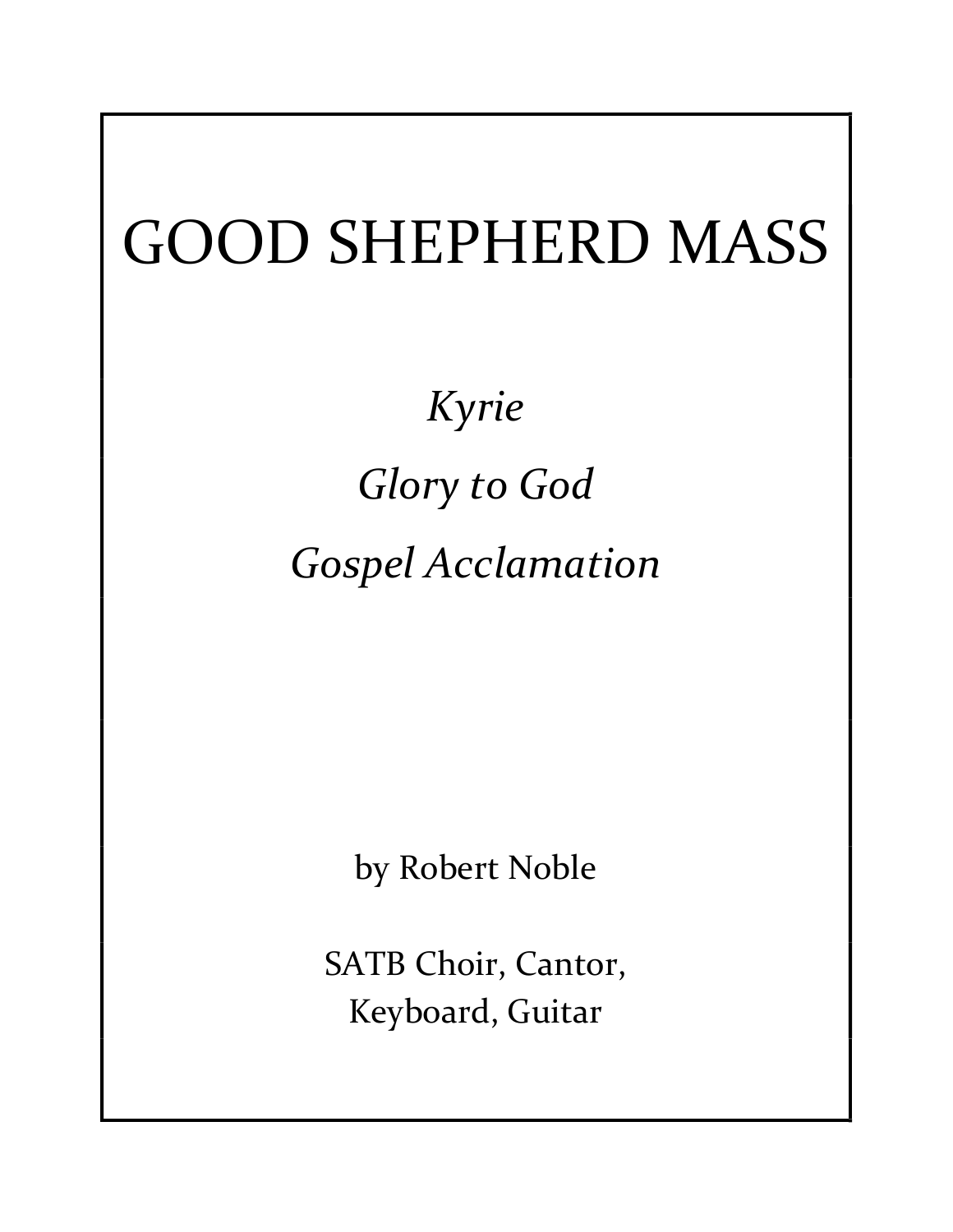

Text © 2010 ICEL. All rights reserved. Used with permission.<br>Music © 2012, 2021, Robert Noble. All rights reserved.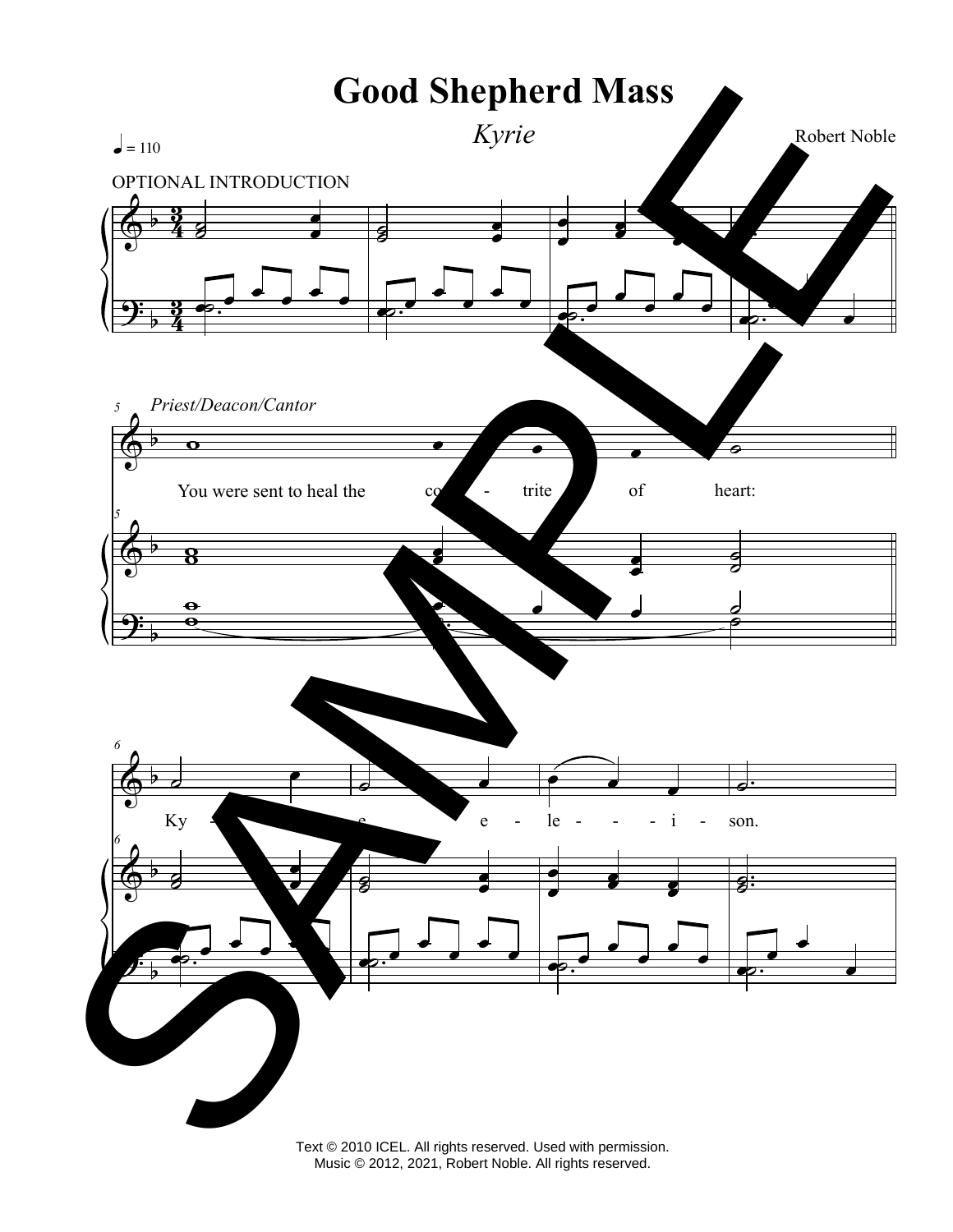Kyrie

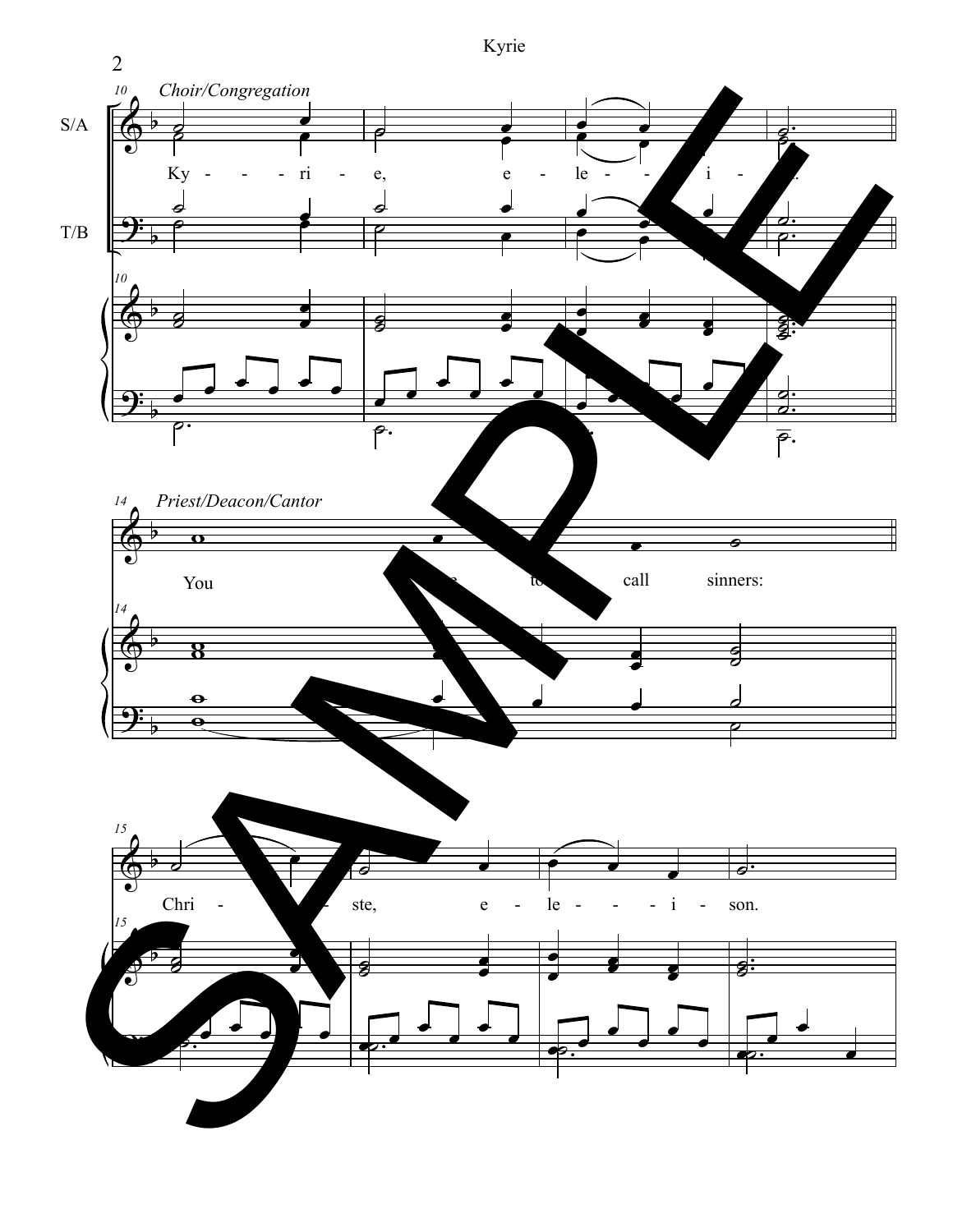Kyrie

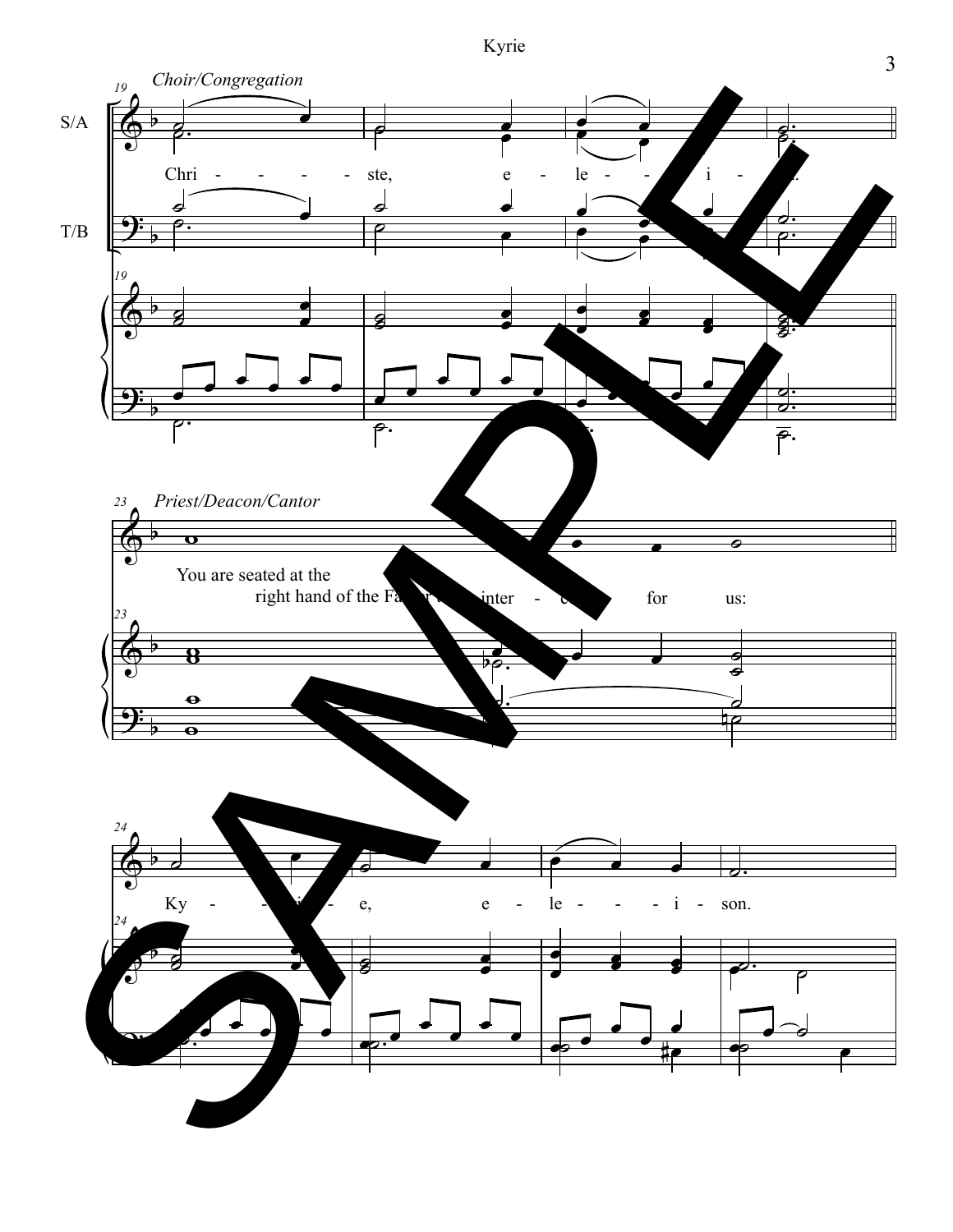

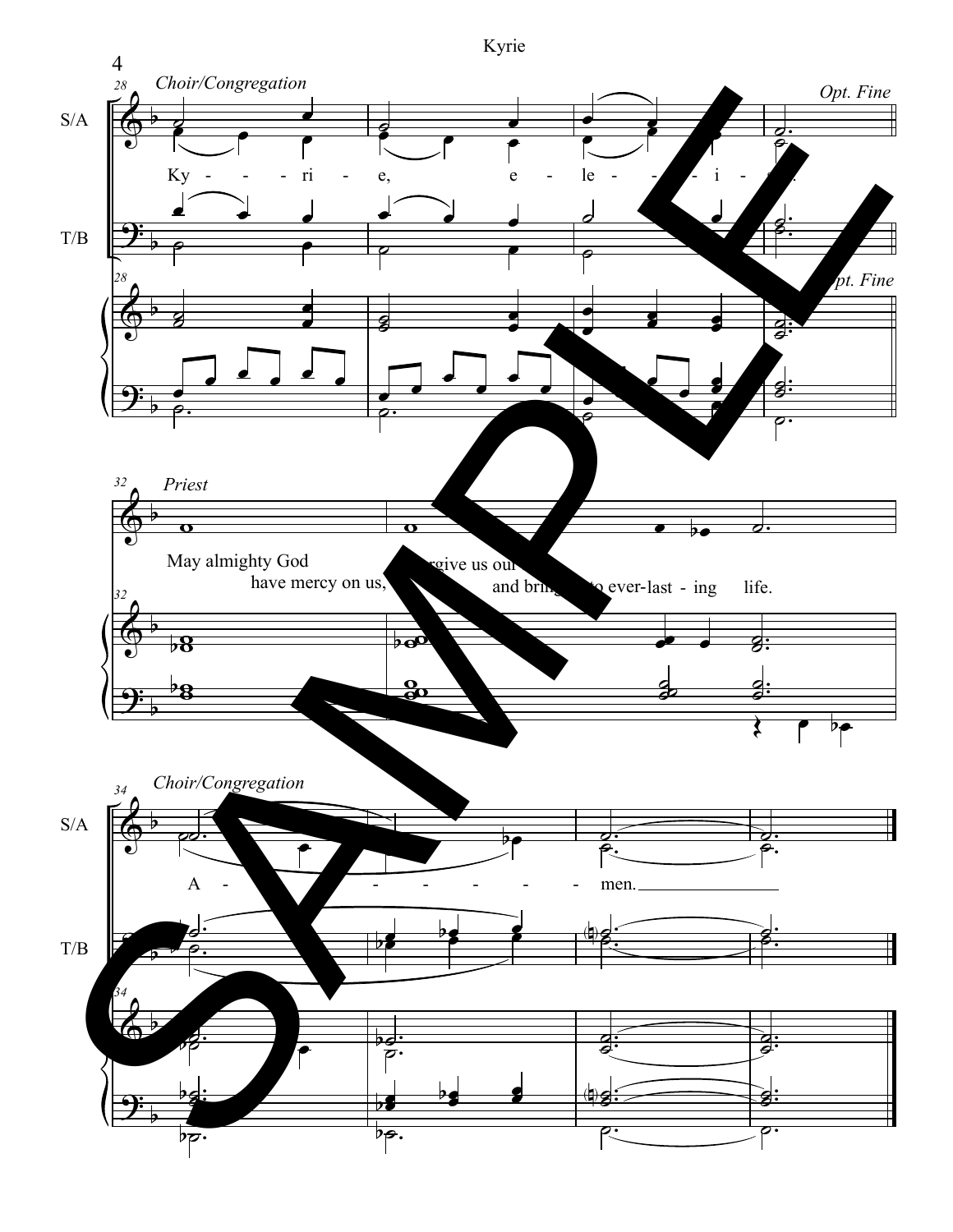

Text © 2010 ICEL. All rights reserved. Used with permission. Music © 2010, 2013, 2021, Robert Noble. All rights reserved.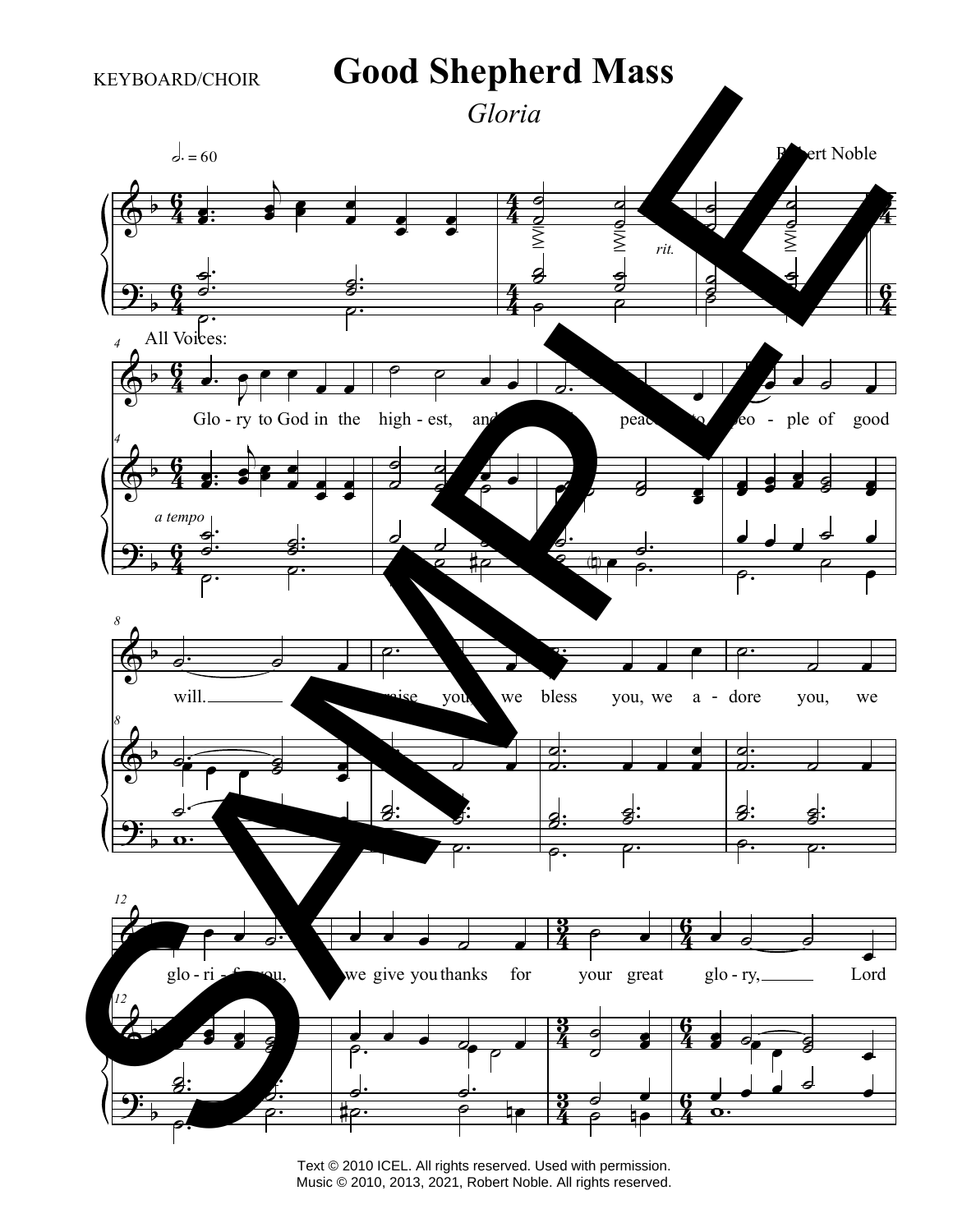

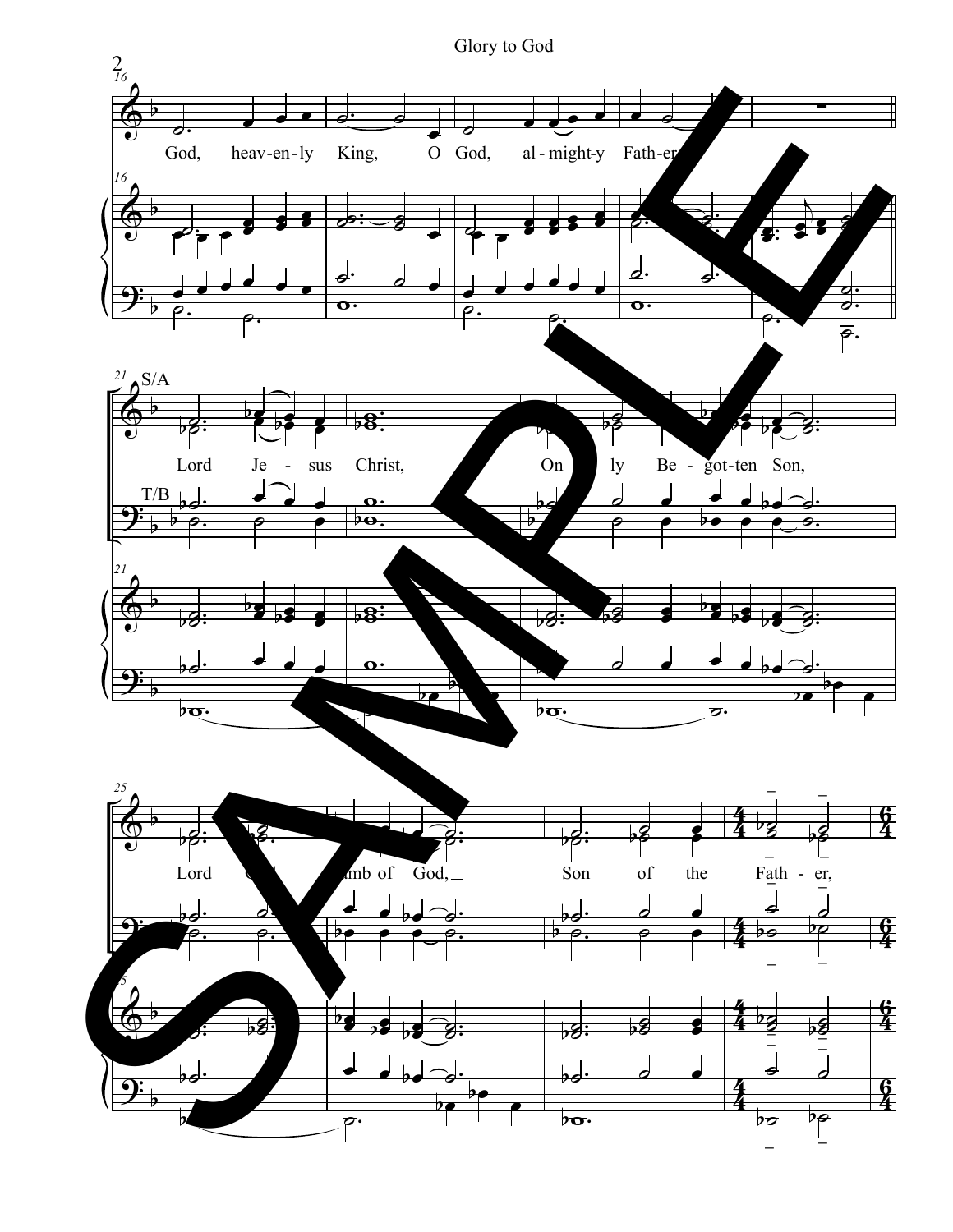Glory to God

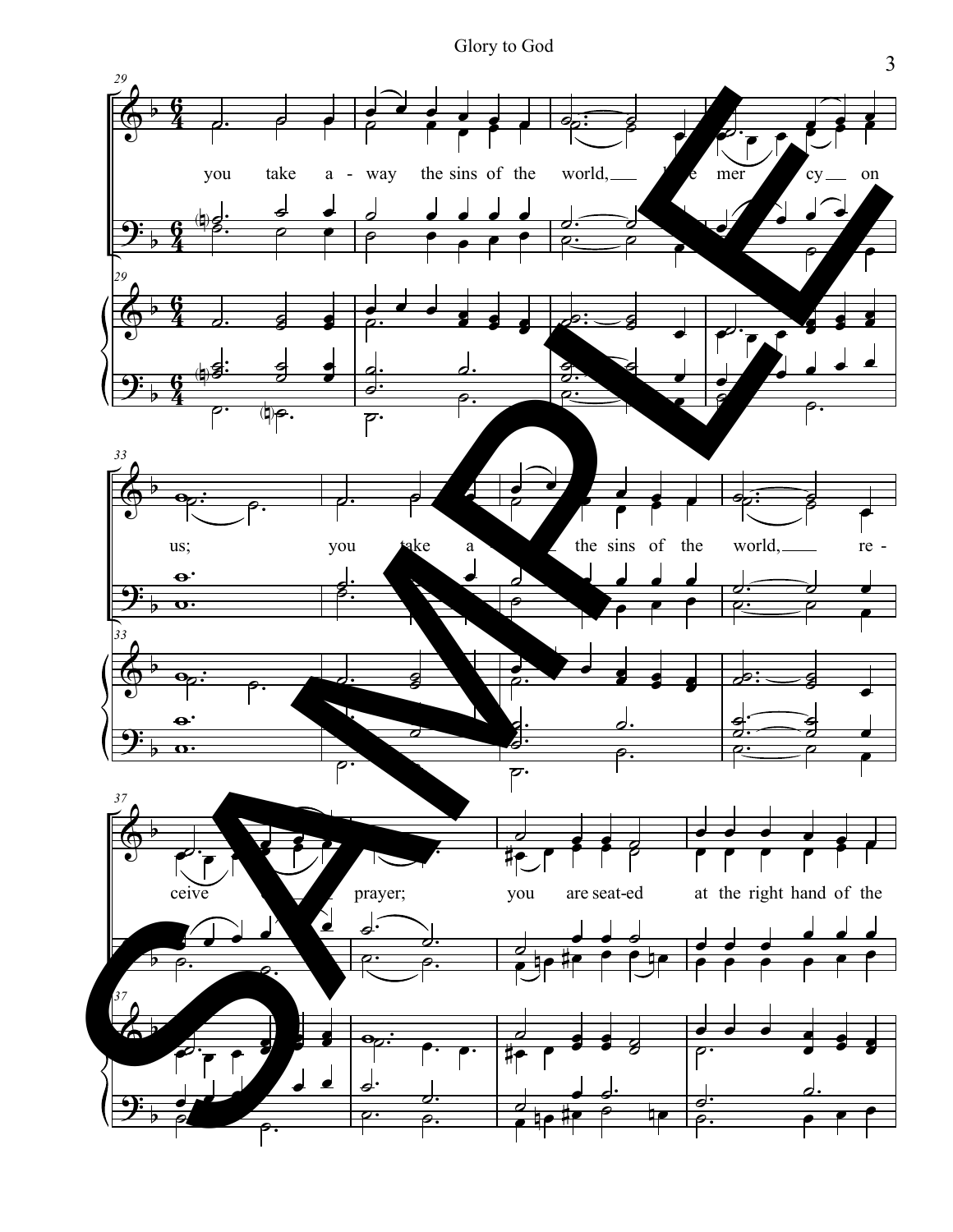

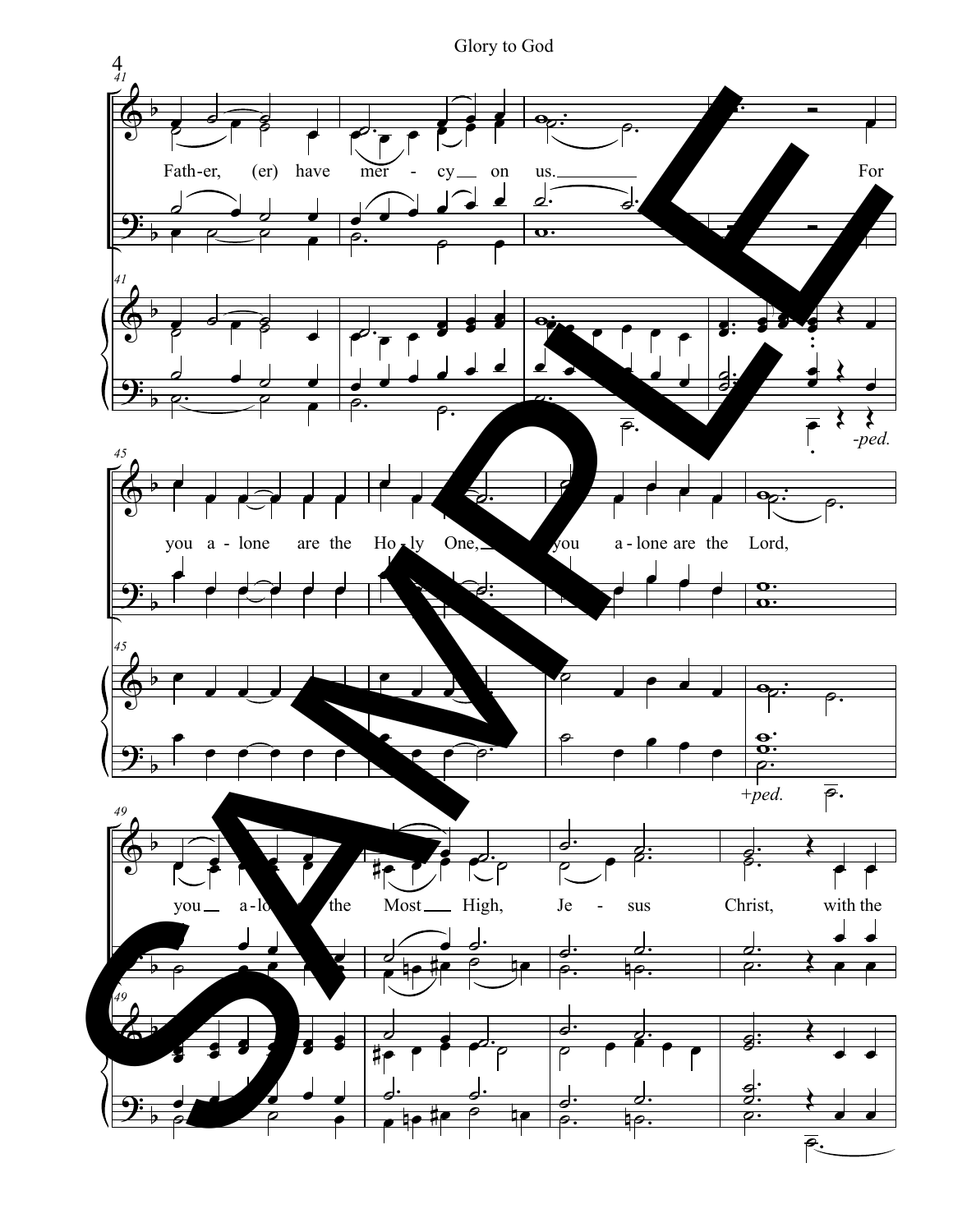Glory to God

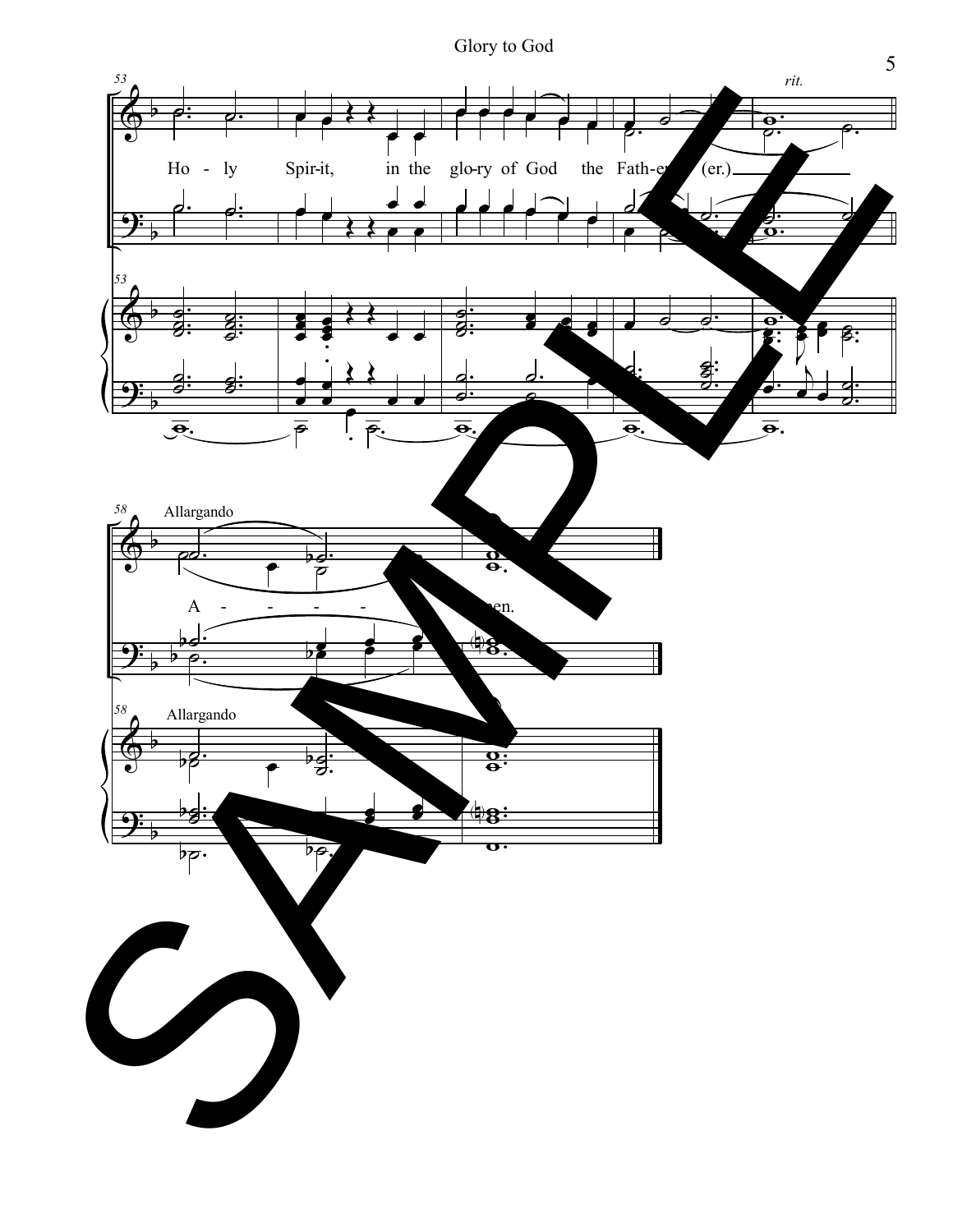

Verse text © 1969, 1981, 1997 ICEL. All rights reserved. Used with permission. Music © 2012, 2021, Robert Noble. All rights reserved.